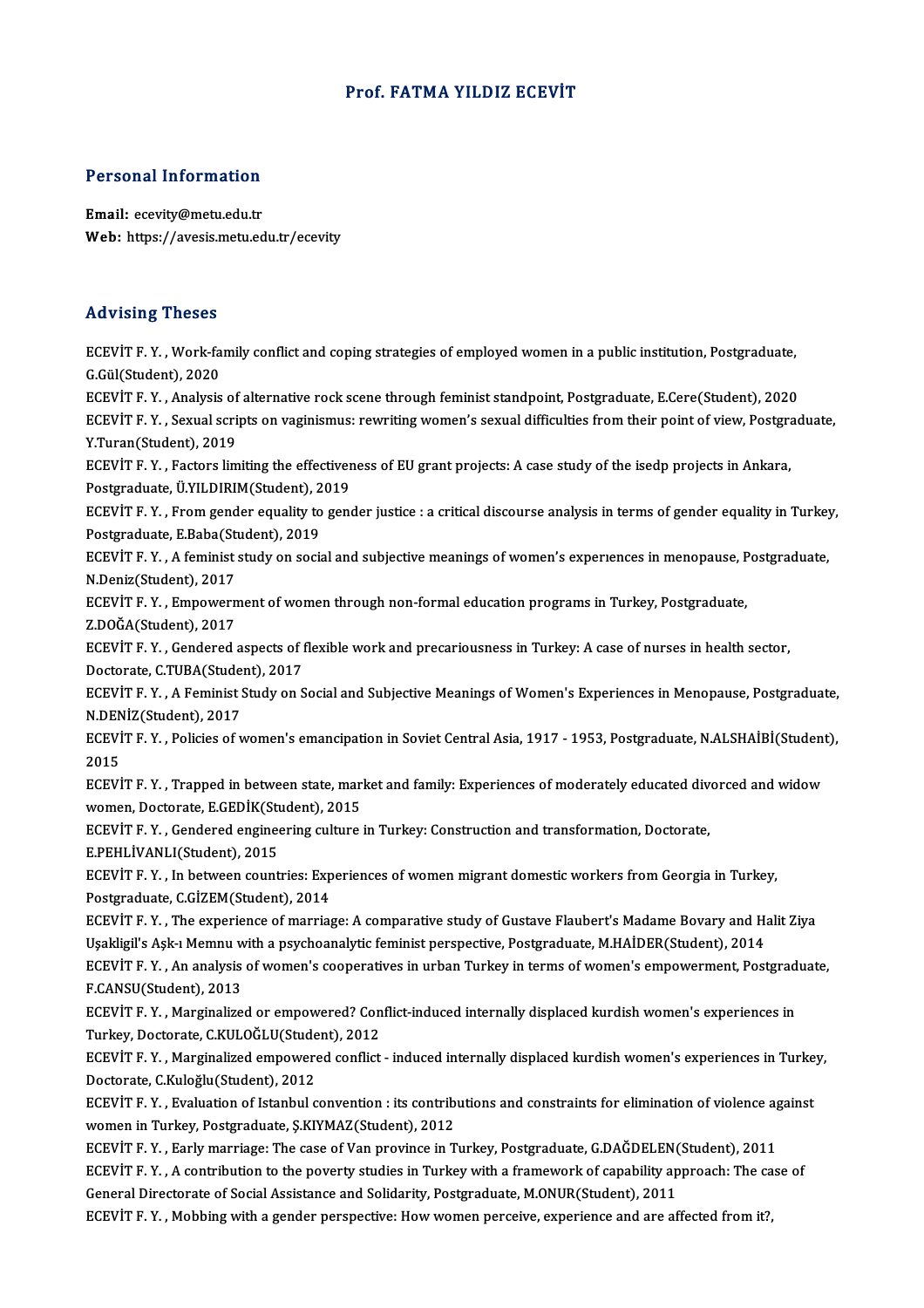Postgraduate, E.TOPKAYA(Student), 2011

Postgraduate, E.TOPKAYA(Student), 2011<br>ECEVİT F. Y. , The bargain between young women's labour and capital: An unemployment analysis through state, labour<br>market and family, Pestsreduate, C.TUPA(Student), 2010 Postgraduate, E.TOPKAYA(Student), 2011<br>ECEVİT F. Y. , The bargain between young women's labou<br>market and family, Postgraduate, C.TUBA(Student), 2010<br>ECEVİT E. Y. ...The bargain between young wemen's labou ECEVİT F. Y. , The bargain between young women's labour and capital: An unemployment analysis through state, labour<br>market and family, Postgraduate, C.TUBA(Student), 2010<br>ECEVİT F. Y. , The bargain between young women's la

market and family, Postgraduate, C.TUBA(Student), 2010<br>ECEVİT F. Y. , The bargain between young women's labou<br>market and family, Postgraduate, C.Tuba(Student), 2010<br>ECEVİT E. Y. - Eominist seliderity: possibility of fomini ECEVİT F. Y. , The bargain between young women's labour and capital an unemployment analysis through state, labo<br>market and family, Postgraduate, C.Tuba(Student), 2010<br>ECEVİT F. Y. , Feminist solidarity: possibility of fem

market and family, Postgraduate, C.Tuba(Student), 2010<br>ECEVİT F. Y. , Feminist solidarity: possibility of feminism<br>2009 ECEVİT F.Y. , Feminist solidarity: possibility of feminism in solidarity practices, Postgraduate, S.Astarcıoğlu(Student),<br>2009<br>ECEVİT F.Y. , Feminist solidarity: Possibility of feminism in solidarity practices?, Postgradua

ECEVIT F.Y., Feminist solidarity: Possibility of feminism in solidarity practices?, Postgraduate, S.ASTARCIOGLU(Student), ECEVİT F. Y. , Feminist solidarity: Possibility of feminism in solidarity practices?, Postgraduate, S.ASTARCIOĞLU(Stud<br>2009<br>ECEVİT F. Y. , Mothering experiences of professional women in Turkey: Child bearing, child caring

2009<br>ECEVİT F. Y. , Mothering experiences o<br>Postgraduate, Ö.KAYA(Student), 2008<br>ECEVİT E. Y. - Mothoring experiences o ECEVİT F. Y. , Mothering experiences of professional women in Turkey: Child bearing, child caring and child rearing<br>Postgraduate, Ö.KAYA(Student), 2008<br>ECEVİT F. Y. , Mothering experiences of professional women in Turkey :

Postgraduate, Ö.KAYA(Student), 2008<br>ECEVİT F. Y. , Mothering experiences of professional women in Turkey : child bearing, child caring and child caring,<br>Postgraduate, Ö.Kaya(Student), 2008 ECEVİT F. Y. , Mothering experiences of professional women in Turkey : child bearing, child caring and ch<br>Postgraduate, Ö.Kaya(Student), 2008<br>ECEVİT F. Y. , Teacher candidates as the agents of change for a more gender equa

Postgraduate, Ö.Kaya(Stud<br>ECEVİT F. Y. , Teacher can<br>H.BURCU(Student), 2007<br>ECEVİT E. Y. , Profominist ECEVİT F. Y. , Teacher candidates as the agents of change for a more gender equal society, Postgraduate,<br>H.BURCU(Student), 2007<br>ECEVİT F. Y. , Profeminist men: Disguised allies of feminism in the academia, Postgraduate, Y.

H.BURCU(Student), 2007<br>ECEVİT F. Y. , Profeminist men: Disguised allies of feminism in the academia, Postgraduate, Y.AKİS(Student), 2006<br>ECEVİT F. Y. , Profeminist men : disguised allies of feminism in the academia?, Postg

ECEVİT F. Y. , Profeminist men: Disguised allies of feminism in the academia, Postgraduate, Y.AKİS(Student), 2006<br>ECEVİT F. Y. , Profeminist men : disguised allies of feminism in the academia?, Postgraduate, Y.Akis(Student ECEVIT F. Y. , Profeminist<br>ECEVIT F. Y. , The reflecti<br>S.COŞAR(Student), 2006<br>ECEVIT E. Y. . An evolucti ECEVİT F. Y. , The reflections of the Ottoman-Turkish feminism on the literary works of Nezihe Muhittin, F<br>S.COŞAR(Student), 2006<br>ECEVİT F. Y. , An evaluation of the women's entrepreneurship support activities in Turkey, P

S.COŞAR(Student), 2006<br>ECEVİT F. Y. , An evaluatio<br>A.ÇOBAN(Student), 2006<br>ECEVİT E. Y. Home based ECEVİT F. Y. , An evaluation of the women's entrepreneurship support activities in Turkey, Postgraduate,<br>A.ÇOBAN(Student), 2006<br>ECEVİT F. Y. , Home-based work and informal sector in the period of globalisation an analysis

A.ÇOBAN(Student), 2006<br>ECEVİT F. Y. , Home-based work and informal sector in the period of globalisation an analysis through capitalism and<br>patriachy the case of Turkey, Postgraduate, R.Atasü(Student), 2005

ECEVİT F.Y., Immigrant domestic women workers in Ankara and Istanbul, Postgraduate, N.Çelik(Student), 2005

patriachy the case of Turkey, Postgraduate, R.Atasü(Student), 2005<br>ECEVİT F. Y. , Immigrant domestic women workers in Ankara and Istanbul, Postgraduate, N.Çelik(Student), 2005<br>ECEVİT F. Y. , İmmigrant domestic women worker

ECEVİT F.Y. , Home-based work and informal sector in the period of globalisation: An analysis through capitalism and<br>patriachy the case of Turkey, Postgraduate, R.ATASÜ(Student), 2005 ECEVİT F. Y. , İmmigrant domestic women workers in Anakara and İst<br>ECEVİT F. Y. , Home-based work and informal sector in the period of<br>patriachy the case of Turkey, Postgraduate, R.ATASÜ(Student), 2005<br>ECEVİT E. Y. , Being ECEVİT F. Y. , Home-based work and informal sector in the period of globalisation: An analysis through capitalism and<br>patriachy the case of Turkey, Postgraduate, R.ATASÜ(Student), 2005<br>ECEVİT F. Y. , Being and becoming pro

patriachy the case of Tu<br>ECEVİT F. Y. , Being and<br>G.Tüzel(Student), 2004<br>ECEVİT E. Y. - Being and ECEVİT F. Y. , Being and becoming professional : work and liberation through women's narratives in Turkey, Doctorate,<br>G.Tüzel(Student), 2004<br>ECEVİT F. Y. , Being and becoming professional: Work and liberation through women

G.Tüzel(Student), 2004<br>ECEVİT F. Y. , Being and becoming<br>G.BAYRAKÇEKEN(Student), 2004<br>ECEVİT E. V., Unfolding Bopublisa ECEVİT F. Y. , Being and becoming professional: Work and liberation through women`s narratives in Turkey, Doctor<br>G.BAYRAKÇEKEN(Student), 2004<br>ECEVİT F. Y. , Unfolding Republican Patriarchy: The case of young women at the g

G.BAYRAKÇEKEN(Student), 2004<br>ECEVİT F. Y. , Unfolding Republican Patriarchy<br>Elazığ, Postgraduate, S.YEŞİL(Student), 2003<br>ECEVİT E. Y., Unfolding republican patriarchy ECEVİT F.Y. , Unfolding Republican Patriarchy: The case of young women at the girls`socational boarding school in<br>Elazığ, Postgraduate, S.YEŞİL(Student), 2003<br>ECEVİT F.Y. , Unfolding republican patriarchy : the case of you

Elazığ, Postgraduate, S.YEŞİL(Student), 2003<br>ECEVİT F. Y. , Unfolding republican patriarchy :<br>in Elazığ, Postgraduate, S.Yeşil(Student), 2003<br>ECEVİT E. Y. - Women's paid and unpaid work i ECEVİT F. Y. , Unfolding republican patriarchy : the case of young Kurdish women at the girls' vocational boarding scho<br>in Elazığ, Postgraduate, S.Yeşil(Student), 2003<br>ECEVİT F. Y. , Women`s paid and unpaid work in tourism

in Elazığ, Postgraduate, S.Yeşil(Student), 2003<br>ECEVİT F. Y. , Women`s paid and unpaid work in tourism: A case of Nevşehir-Avanos-Ürgüp triangle in the Cappadocia<br>region, Postgraduate, Ş.ELMAS(Student), 2002 ECEVİT F. Y. , Women`s paid and unpaid work in tourism: A case of Nevşehir-Avanos-Ürgüp triangle in the Cappadocia<br>region, Postgraduate, Ş.ELMAS(Student), 2002<br>ECEVİT F. Y. , Women's paid and unpaid work in tourism: a case

region, Postgraduate, Ş.ELMAS(Student), 2003<br>ECEVİT F. Y. , Women's paid and unpaid wo<br>Region, Doctorate, Ş.Elmas(Student), 2002<br>ECEVİT E. Y. - The Logis of tesettüru Engend ECEVİT F. Y. , Women's paid and unpaid work in tourism: a case of Nevşehir-Avanos-Ürgüp triangle in the Cappad<br>Region, Doctorate, Ş.Elmas(Student), 2002<br>ECEVİT F. Y. , The Logic of tesettür: Engendering evaryday lives of e

Region, Doctorate, Ş.Elmas(Student), 2002<br>ECEVİT F. Y. , The Logic of tesettür: Engendering evaryday lives of educated Islamist women in Turkey, Doctorate,<br>F.SÜNDA(Student), 2002 ECEVİT F. Y. , The Logic of tesettür: Engendering evaryday lives of educated Islamist women in Turkey, Doctorate,<br>F.SÜNDA(Student), 2002<br>ECEVİT F. Y. , The logic of tesettür : engendering everyday lives of educated Islamis

F.SÜNDA(Student), 2002<br>ECEVİT F. Y. , The logic of<br>F.Sündal(Student), 2002<br>ECEVİT E. Y. The Ambiya ECEVİT F. Y. , The logic of tesettür : engendering everyday lives of educated Islamist women in Turkey, Doctor<br>F.Sündal(Student), 2002<br>ECEVİT F. Y. , The Ambivalent position of women`s studies in academy, Postgraduate, Ş.B F.Sündal(Student), 2002<br>ECEVİT F. Y. , The Ambivalent position of women`s studies in academy, Postgraduate, Ş.BAŞLI(Stude<br>ECEVİT F. Y. , Women`s NGOs and empowerment with a people centered perspective, Postgraduate,<br>E.VEKİ

ECEVİT F. Y. , The Ambivalent p<br>ECEVİT F. Y. , Women`s NGOs a<br>F.VEKİLOĞLU(Student), 2000<br>ECEVİT E. Y. , The Beflection of

ECEVİT F. Y. , Women`s NGOs and empowerment with a people centered perspective, Postgraduate,<br>F.VEKİLOĞLU(Student), 2000<br>ECEVİT F. Y. , The Reflection of feminism in Turkey in three feminist journals., Postgraduate, F.TANT F.VEKİLOĞLU(Student), 2000<br>ECEVİT F. Y. , The Reflection of feminism in Turkey in three feminist journals., Postgraduate, F.TANTEKİN(Studen<br>ECEVİT F. Y. , Gender division of labor in a paddy/rice producing village., Postgr ECEVİT F. Y. , The Reflection of feminism in Turkey in three feminist journals., Postgraduate, F.TANTEKİN(Sti<br>ECEVİT F. Y. , Gender division of labor in a paddy/rice producing village., Postgraduate, S.KİRAZ(Student), 1<br>EC ECEVIT F. Y. , Gender division<br>ECEVIT F. Y. , Female body and<br>G.YURDAKUL(Student), 1998<br>ECEVIT F. Y. , Pennesentation

ECEVİT F. Y. , Female body andistsmisrepresentation in medicine: Acasestudy of gyneacology, Postgraduate,<br>G.YURDAKUL(Student), 1998<br>ECEVİT F. Y. , Representation of women and family in the Turkish republican drama, Postgra